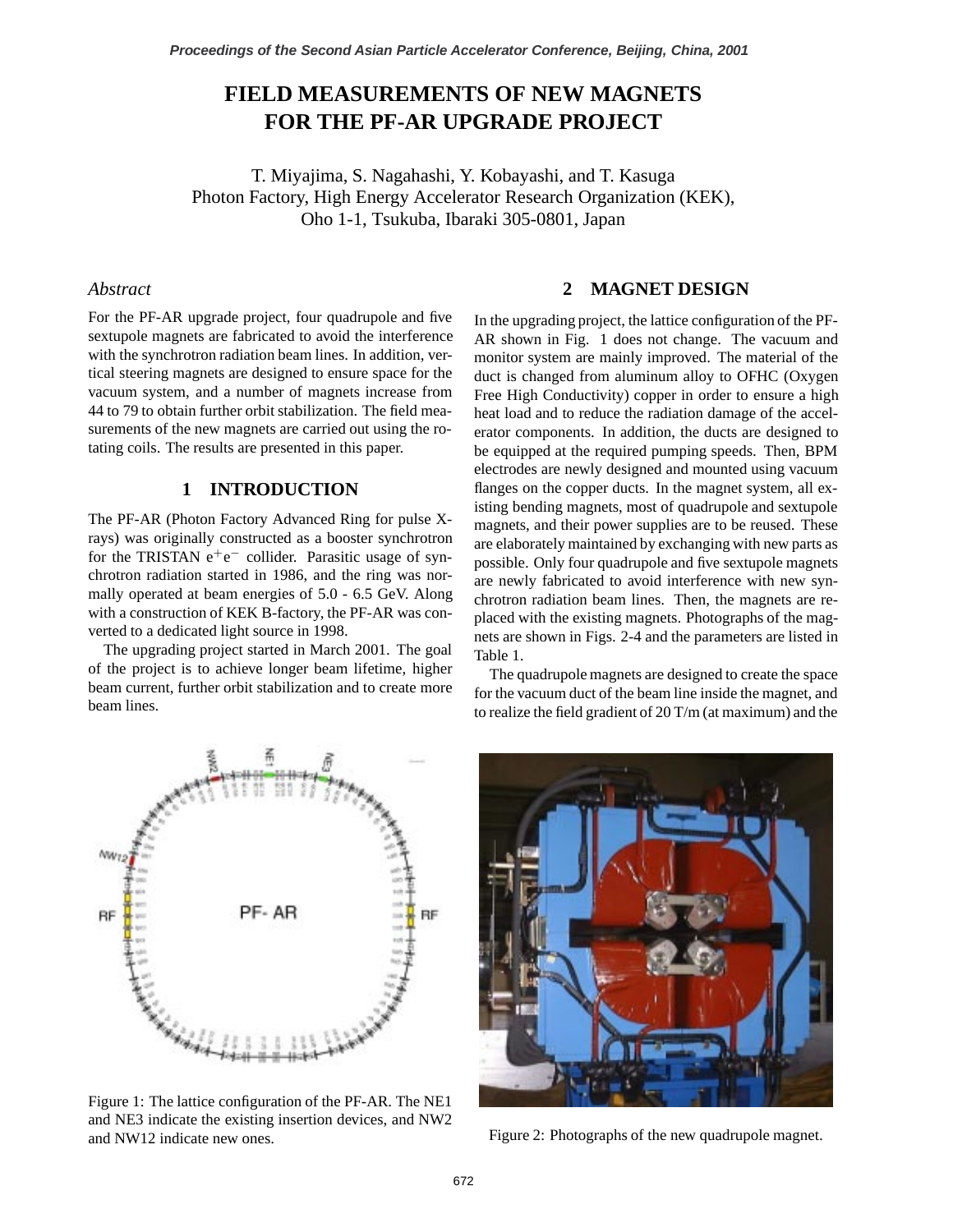#### **Proceedings of the Second Asian Particle Accelerator Conference, Beijing, China, 2001**

| Table 1: Parameters of the new magnets   |                          |                      |                   |
|------------------------------------------|--------------------------|----------------------|-------------------|
|                                          | <i><b>Ouadrupole</b></i> | Sextupole /Aux. coil | Vertical steering |
| Gap or Bore diameter [mm]                | 80                       | 92                   | 200               |
| Core length [mm]                         | 500                      | 276                  | 192/170           |
| Max strength [T, T/m, T/m <sup>2</sup> ] | 20                       | 250                  | 0.05              |
| Turns/pole                               | 11                       | 32/183               | 864/928           |
| Max current $[A]$                        | 1340                     | 100/10               | 10                |
| Resistance $[m\Omega]$                   | 7.8                      | 110/1800             | 1180/1100         |
| Water flow [l/min]                       | 9.4                      | $0.7$ /not use       | not use           |
| Total weight [kg]                        | 2630                     | 430                  | 115               |



Figure 3: Photographs of the new sextupole magnet installed in the ring.



The sextupole magnets are designed to create the space for the vacuum duct of the beam line inside the magnet and to realize the field gradient of  $250 \text{ T/m}^2$  (at maximum). Moreover, the auxiliary coils used as the vertical steering are attached.

In the design of the vertical steering magnets, it was considered to ensure the space for the pumping port and avoid the vacuum components and beam position monitor, etc. Then, the magnets have C type yoke and maximum field strength of 0.05 T. They have two different types of core length; 192 mm for the straight sections and 170 mm for the arc sections.

# **3 FILED MEASUREMENT**

The field measurements of these magnets were performed using a harmonic coil method [1]. In this method, the induced voltage is represented as a function of an angular position since a coil is rotated in a magnet. Then the har-



Figure 4: Photographs of the vertical steering magnet installed in the straight section.

monic content of the magnet is directly given as the Fourier components of the induced voltage.

In the measurement, two different set of the rotating coil probe are used: one is a radial coil set, and the other is a tangential coil [2]. The radial coil set is located in the plane of one axis, while the tangential is installed on the cylinder surface. The purpose of the radial coil is to measure a precise main field gradient and a deviation of the magnetic center from the geometric center. Figs. 5-7 show the excitation curves for the quadrupole, sextupole and vertical steering magnet, respectively. The maximum integrated field gradients for the quadrupole and the sextupole magnet were 10 T and 73 T/m, respectively. The maximum integrated field strength for the vertical steering magnet was 0.016 Tm.

On the other hand, the tangential coil is used to following end-shim correction. Since the main field components reduce with proper angles and turn numbers of the coils for the tangential coil, the higher multipole components are clearly observed. Since large higher multipole fields are